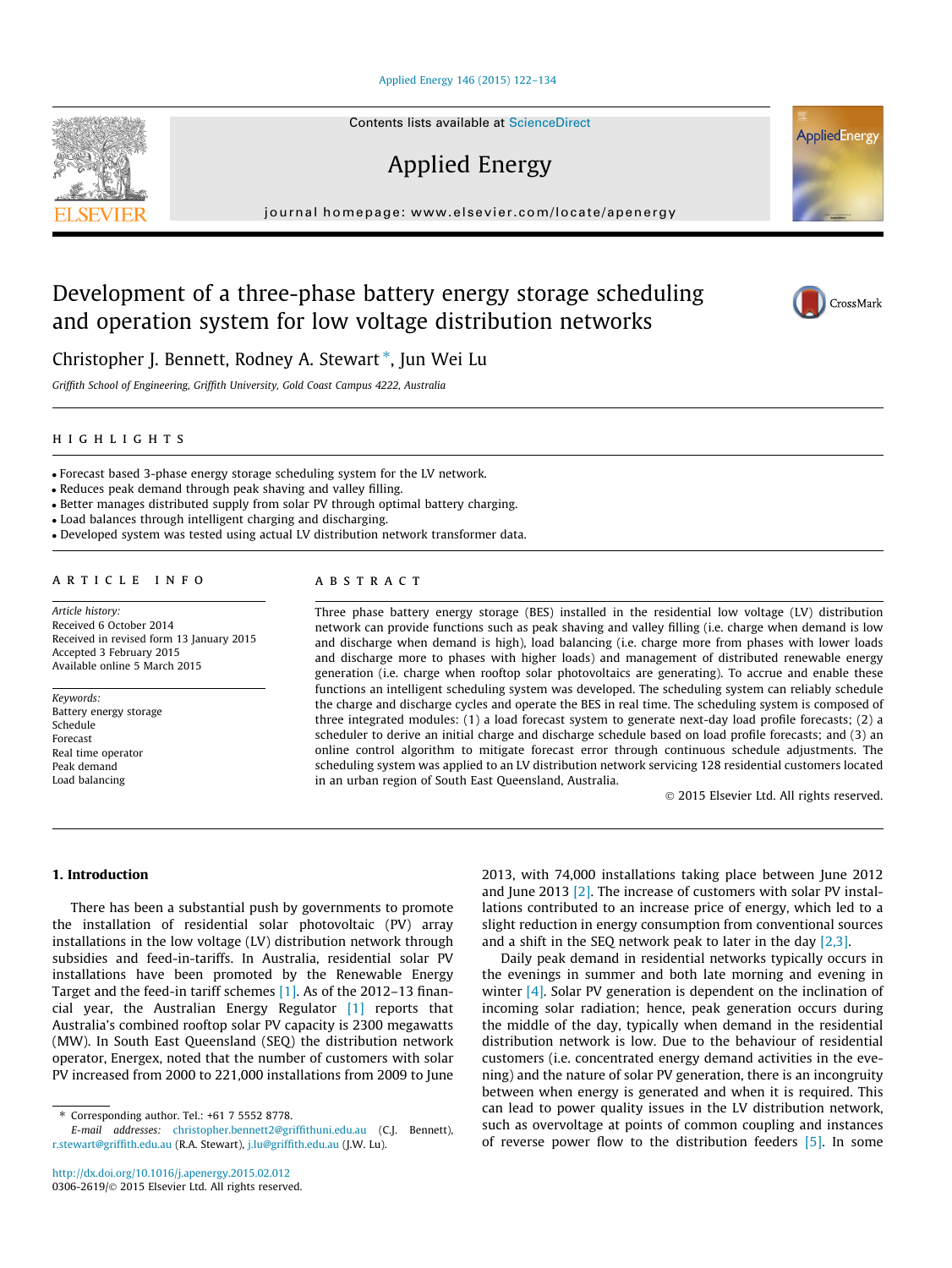| adj   | loop adjustment constant      | LPf              | forecasted load profile                |
|-------|-------------------------------|------------------|----------------------------------------|
| BE    | battery bank efficiency (%)   | m                | gradient $(W/t)$                       |
| C     | capacity (kW h)               | $m_r$            | actual rate of energy use $(W/t)$      |
| CT    | charge target $(W)$           | $m_{\rm s}$      | scheduler's rate of energy use $(W/t)$ |
| CR    | charge rating $(W)$           | $min_r$          | estimated end of discharge period      |
| $e_a$ | energy available (kW h)       | min <sub>s</sub> | scheduler's end of discharge period    |
| $e_r$ | energy required (kW h)        | MP               | morning peak                           |
| edp   | end of discharge period       | np               | next peak                              |
| EP    | evening peak                  | pp               | previous peak                          |
| DoD   | depth of discharge (kW h)     | se               | start element number                   |
| DR    | discharge rating (W)          | SoC              | state of charge (kW h)                 |
| DT    | discharge target vector (W)   | $SoC_s$          | scheduler's state of charge (kW h)     |
| fe    | finish element number         |                  | time iteration                         |
|       | inverter or phase             | $t_{\alpha}$     | amplitude threshold                    |
| iCR   | inverter charge rating $(W)$  | TC               | total charge (kW h)                    |
| iDR   | inverter discharge rating (W) | $t_m$            | gradient threshold $(W/t)$             |
| IE    | inverter efficiency (%)       | α                | amplitude (W)                          |
|       | historical load (W)           | $\delta_t$       | charge in charge (kW h)                |
| Lf    | load forecast (W)             | $\omega$         | number of time intervals               |
| LP    | load profile (W)              |                  |                                        |

circumstances remedial measures such as tap changes or more costly network augmentations are required to manage the excess of power produced. Since solar PV generation rarely coincides with peak demand periods in the residential LV network, solar PV fails to contribute to supporting the network through reducing peak demand [\[6\].](#page--1-0)

Nomenclature

The installation of distribution energy storage (DES) may be cost-effective in LV distribution networks with high penetrations of solar PV, load during peak demand period nearing the ratings limits of the LV transformer or unbalanced loads. The general concept is that the DES will charge from the grid during low demand periods or when solar PV is generating surplus energy and discharge during peak demand periods—known as 'peak shaving and valley filling' [\[7\].](#page--1-0) This concept will serve to level the demand profile, reduce peak demand and mitigate overvoltage and reverse power flow issues induced by high solar PV penetrations. A proven consistent reduction in peak demand derives value for the utility through electricity network augmentation capital expenditure deferrals. While historically DES has been viewed as a cost prohibitive for application in the LV network, advances in battery technology, feed-in-tariff schemes and the economy of scale effect from electrical vehicles, energy storage will become less cost prohibited in the future [\[7–9\]](#page--1-0).

To be effective, DES scheduling systems must optimally charge during periods of high solar PV generation or low demand and discharge during periods of peak demand. Many methods have been proposed in the literature to achieve this objective. The most common methods include the use of optimisation algorithms to minimise or maximise objective functions or through finding the optimal solution through dynamic programming [\[10–23\]](#page--1-0). These systems achieve optimal solutions but their implementations are relatively complex. Alternatively, a less complex heuristics-based DES scheduling system that has been purpose-built to cater for the characteristics of the LV network and battery energy storage (BES), as proposed herein. The proposed scheduling system comprises three core components: (1) an expert system to forecast next day load profiles (Section [4.3](#page--1-0)); (2) a scheduling algorithm that interprets the forecasts and provides a charge and discharge schedule (Section  $4.4$ ); and (3) an online control algorithm to adjust the charging and discharging in real time to mitigate scheduling error (Section [4.5](#page--1-0)).

The remainder of this paper is structured in an additional five sections. Section 2 contains the literature review which highlights methods of DES scheduling and formulates the method of this research. The nature of the data used in this research is described in Section [3.](#page--1-0) A detailed method for developing the scheduling system and constituent components is presented in Section [4.](#page--1-0) Section [5](#page--1-0) presents the initial schedule results from the scheduler, the online control system's actions to mitigate scheduling error and the results for a 72 h simulation of the scheduling system as a whole. The paper concludes in Section [6](#page--1-0).

#### 2. Literature

#### 2.1. Energy storage scheduling systems

The literature has proposed a number of different methods to construct DES scheduling systems to achieve one or more objectives such as engaging in valley fill and peak shaving operations, mitigating power quality issues and utilising distributed renewable energy generators, such as solar PV and wind turbines [\[5,10,](#page--1-0) [24,11–16,25,17–23\].](#page--1-0) For scheduling systems to calculate a schedule for BES, they must rely on information that allows for charging and discharging periods to be identified or inferred. Types of information that are relied on may include historical load data, load forecasts, time-of-use tariffs, energy market prices and costs of production. Methods used to calculate schedules include time-based heuristics, voltage or frequency set points, fuzzy logic controllers, objective function optimisation and dynamic programming [\[5,10,24,11–16,25,17–23\].](#page--1-0)

#### 2.2. Price signal based systems

Marwali et al. [\[11\]](#page--1-0), Lu and Shahidehpour [\[12\]](#page--1-0) and Koutsopoulos et al. [\[17\]](#page--1-0) developed scheduling systems that aimed to minimise the production cost of supplying electricity while attempting to peak shave and valley fill. The scheduling systems developed by Marwali et al. [\[11\]](#page--1-0) and Lu and Shahidehpour [\[12\]](#page--1-0) involve the coordination of thermal generators and co-located solar PV and BES. Marwali et al. [\[11\]](#page--1-0) separate the scheduling problem into three steps. The first step involves anticipating solar PV generation,